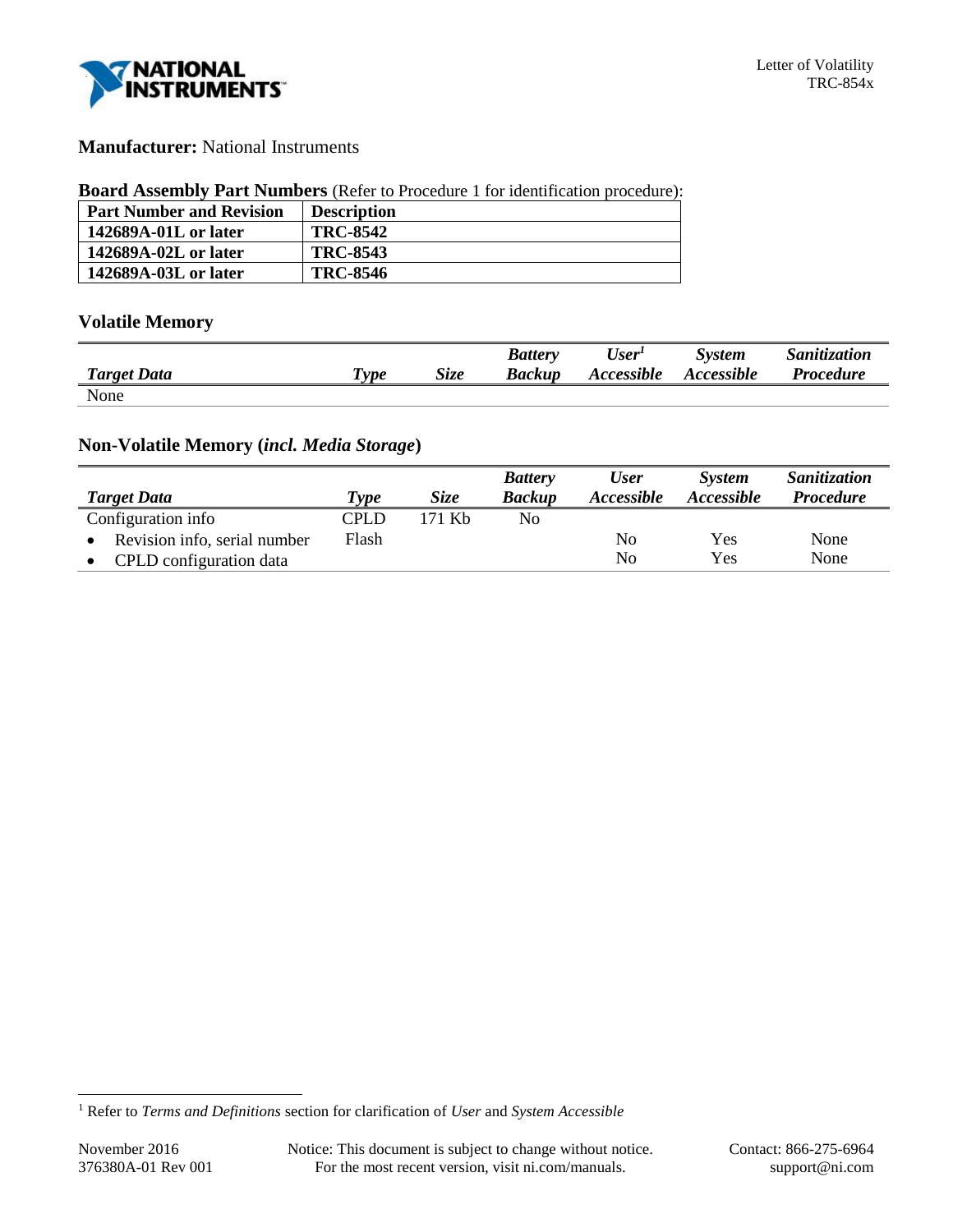

### **Procedures**

# **Procedure 1 – Board Assembly Part Number identification:**

To determine the Board Assembly Part Number and Revision, refer to the label applied to the surface of your product. The Assembly Part Number should be formatted as "######A-0#L.